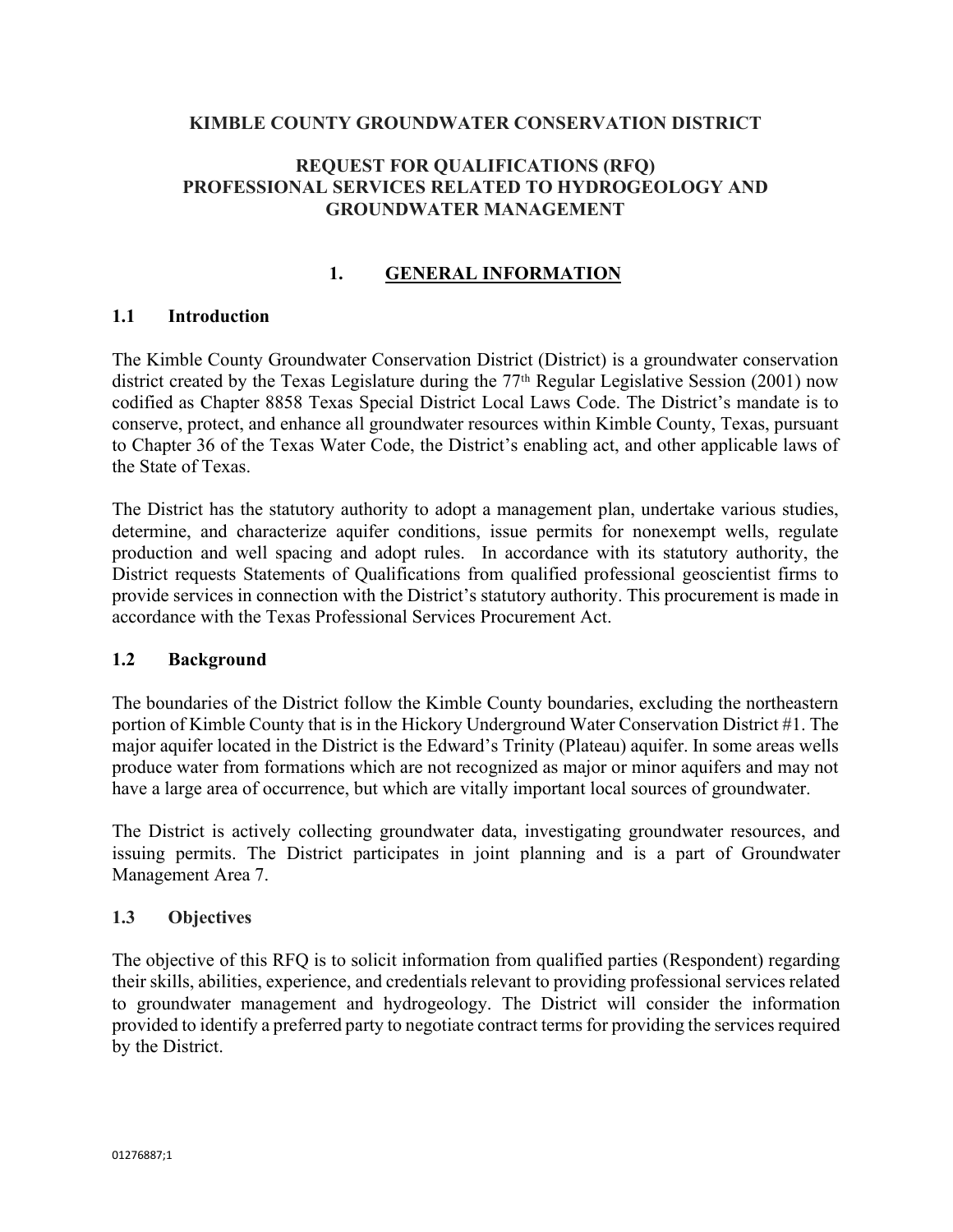## **2. SCOPE OF SERVICES**

The following services will be required:

If selected, the Respondent will serve as a technical consultant and is responsible for assisting the General Manager and Board of Directors with ongoing and potential studies and programs focused on the collection and analysis of scientific data regarding the aquifer systems and impacts on the groundwater resources of Kimble County.

In addition to programs and projects, the District will, from time to time, require the assistance of the Respondent in executing its day-to-day tasks such as reviewing water well permit applications, hydrogeological reports and providing professional opinions regarding activities that may impact the groundwater resources within the District.

The Respondent may be tasked with providing scientific and technical reports and advice as requested by the General Manager and/or the Board of Directors (Board).

The Respondent may be required to attend meetings with the General Manager and permittees and regular and special meetings of the Board when requested and is available for consultation as needed.

# **3. QUALIFICATIONS SUBMITTAL**

## **3.1 Format and Content**

Responses to this RFQ should be submitted on 8.5 by 11-inch paper bound securely. Submissions must contain, and be organized, as shown below. Each section should be separated by tabs.

- 1. Cover clearly displaying the title of the RFQ;
- 2. Table of Contents;
- 3. An introductory letter to include name and contact information;
- 4. General statement of qualifications;
- 5. Key personnel proposed to be assigned to providing the services described herein including: (i) proximity to the District; and (ii) ability to have its professional staff available to the District when needed;
- 6. Statement of the qualifications of the team, including work experience and resumes;
- 7. History of firm and principles, including: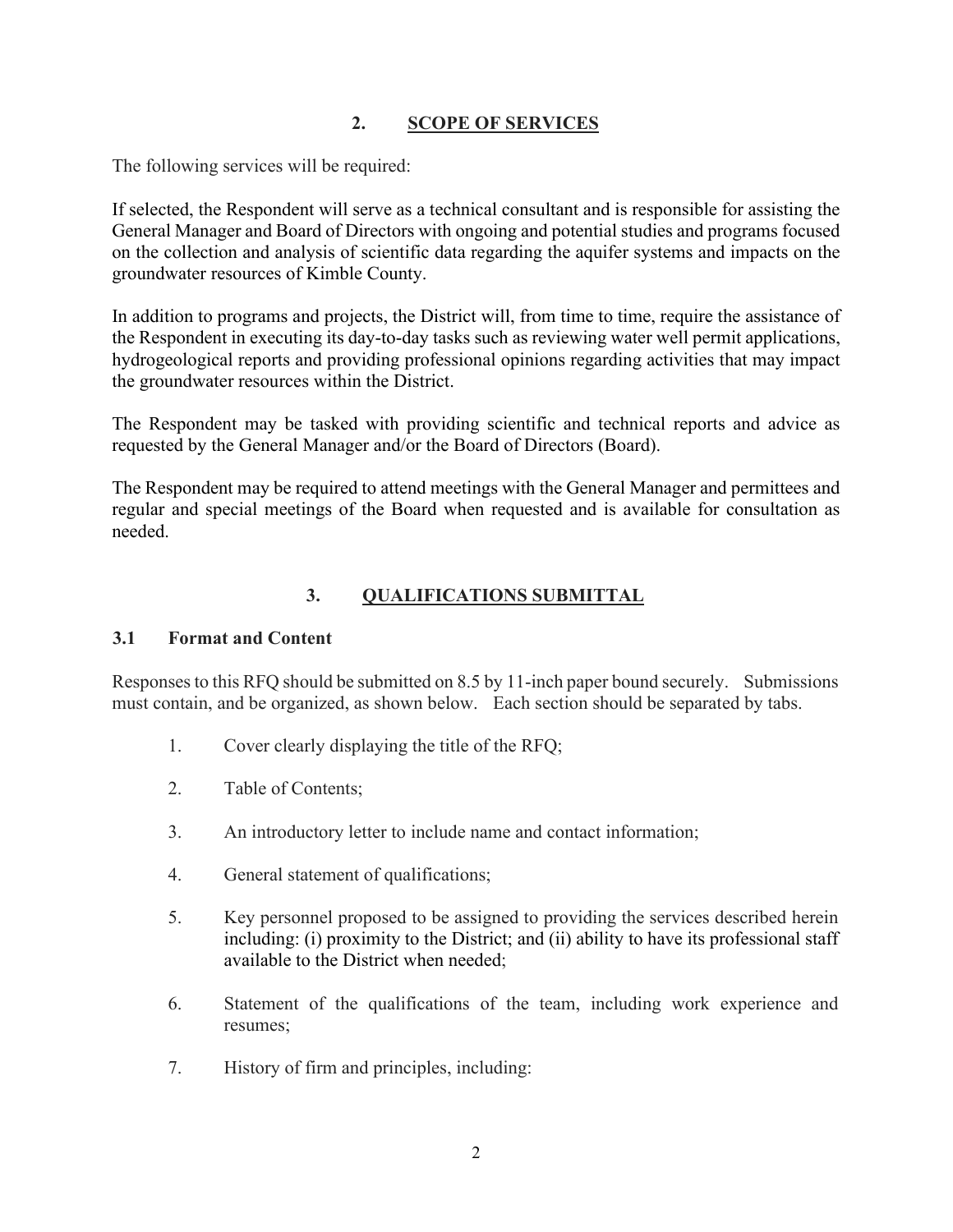- a. years in business, if less than five years, previous experience of principals;
- b. years in business under present name;
- c. the former names, if any, the organization has operated under; and,
- d. evidence of financial capability and financial stability to correctly, timely, and reliably perform requested services for the Project.
- 8. Registrations, licenses, and certifications and other qualifications for key individuals assigned to the District.
- 9. Description of previous work similar to the request, including a listing of projects, if applicable, for groundwater conservation district(s) that have been handled by the Respondent and/or its firm through consultation, negotiation, settlement, mediation, or litigation;
- 10. Where applicable, a listing of clients producing groundwater resources in Kimble County that have been handled by the Respondent and/or its firm through consultation, negotiation, settlement, mediation, or litigation.
- 11. Description of experience involving the major and minor aquifers in Kimble County.
- 12. List of at least three (3) references;
- 13. Litigation/Ethics:
	- a. disclose any current/pending litigation and any litigation settled or disposed within the past five (5) years against the Respondent, including its parent, sister, or subsidiary companies, and proposed sub-contractors, as applicable; and
	- b. provide details of any ethics violations or board actions within the past five (5) years against the Respondent, including its parent, sister, or subsidiary companies, and proposed sub-contractors, as applicable.
- 14. Proof of insurability: describe your professional liability insurance, including limits per project, limits in aggregate, and the amount of the deductible; and
- 15. Conflict of Interests: a statement certifying that the Respondent and/or his/her firm is not aware of any existing conflicts of interest with the District or its Board of Directors, including the filing of any statements required under Chapter 176, Local Government Code.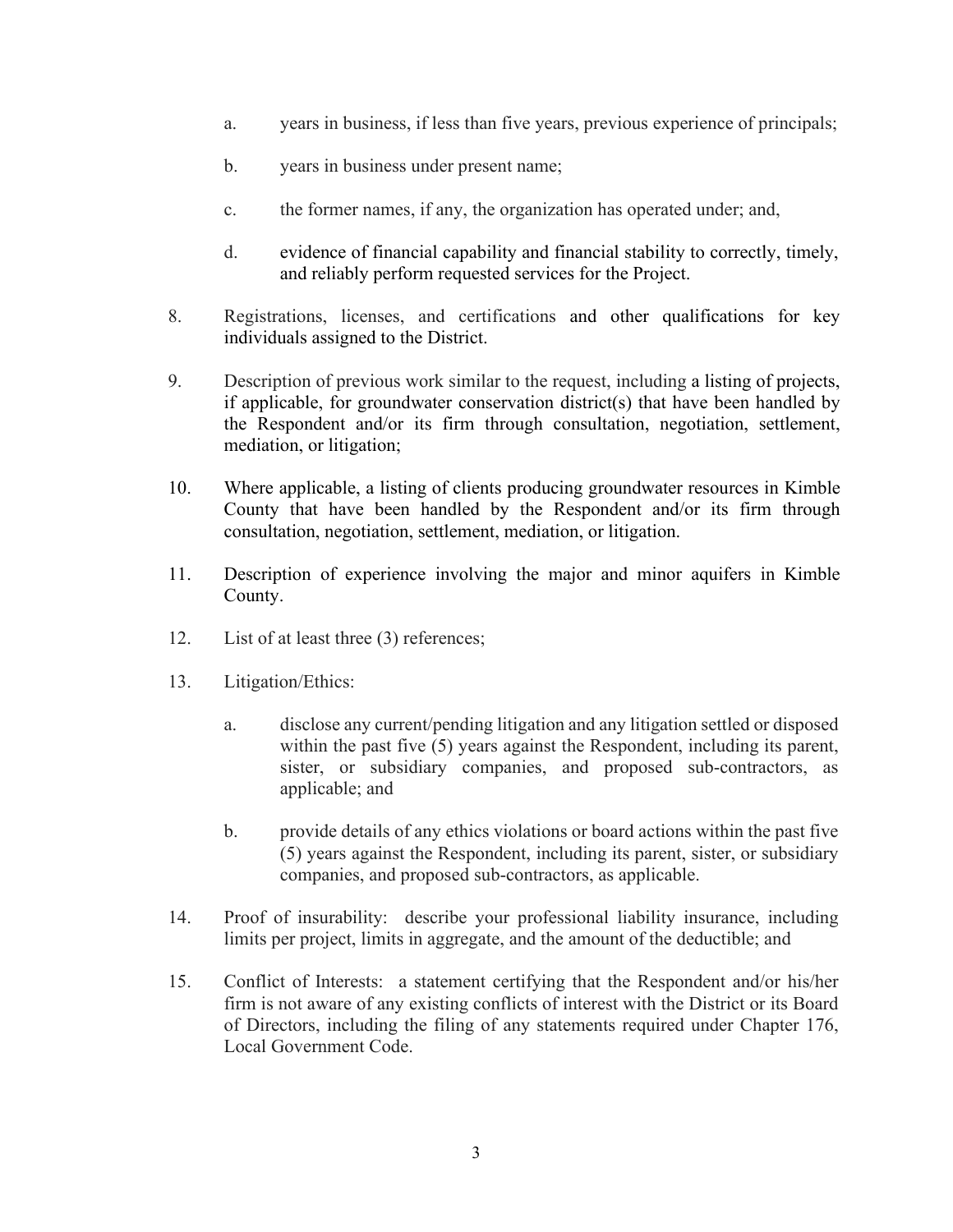16. Anti-boycott certification. If applicable and in accordance with Section 2271.002 of the Texas Government Code, a certification, that the Respondent certifies that it does not boycott Israel and will not boycott Israel during the term of services.

Please note that in accordance with Sections 36.057(c) of the Texas Water Code and 2254.004 of the Texas Government Code, submittals must NOT include any cost quotations at this stage in the selection process. Any submittals that include cost quotations will be rejected upon receipt.

## **3.2 Submittal Process**

If submitting by mail, interested parties are to submit one (1) original and six (6) copies of statements to be RECEIVED BY the District no later than 5:00 p.m., July 15, 2022 to the following address:

Mail Delivery: Kimble Co. GCD Attn: Meredith Allen P.O. Box 31 Junction, TX 76849

Additionally, interested parties may submit electronically via e-mail to [kimblecountygcd@gmail.com.](mailto:kimblecountygcd@gmail.com) Please be sure that a received receipt is sent by the submission deadline for your statements to be considered. NO FACSIMILES WILL BE ACCEPTED.

Upon receipt by the District, each statement will be stamped with the date and time received and stored unopened in a secure place until the statement opening. All statements become the property of the District, which will hold the contents of all statements confidential until an award is made.

Statements received after the time set for the opening will be declared late and not eligible for opening and consideration. The District is not responsible for mail, courier, or other delivery methods, in-transit time or non-delivery. Late deliveries will be held unopened. Potential firms will be advised by mail that their statement was late and not accepted and will be allowed to pick up their statement package.

## **3.3 Basis of Selection**

Selection of a firm shall be in accordance with Section 36.057(c) of the Texas Water Code, and the Professional Services Procurement Act, Subchapter A, Chapter 2254, Texas Government Code.

The District may require additional information after the review of the initial information received. Interviews may be conducted individually with one or more of the firms who submit responsive statements and who are determined reasonably qualified for award of the contract. The District reserves the right to reject any and all submittals and does not guarantee a contract will be awarded.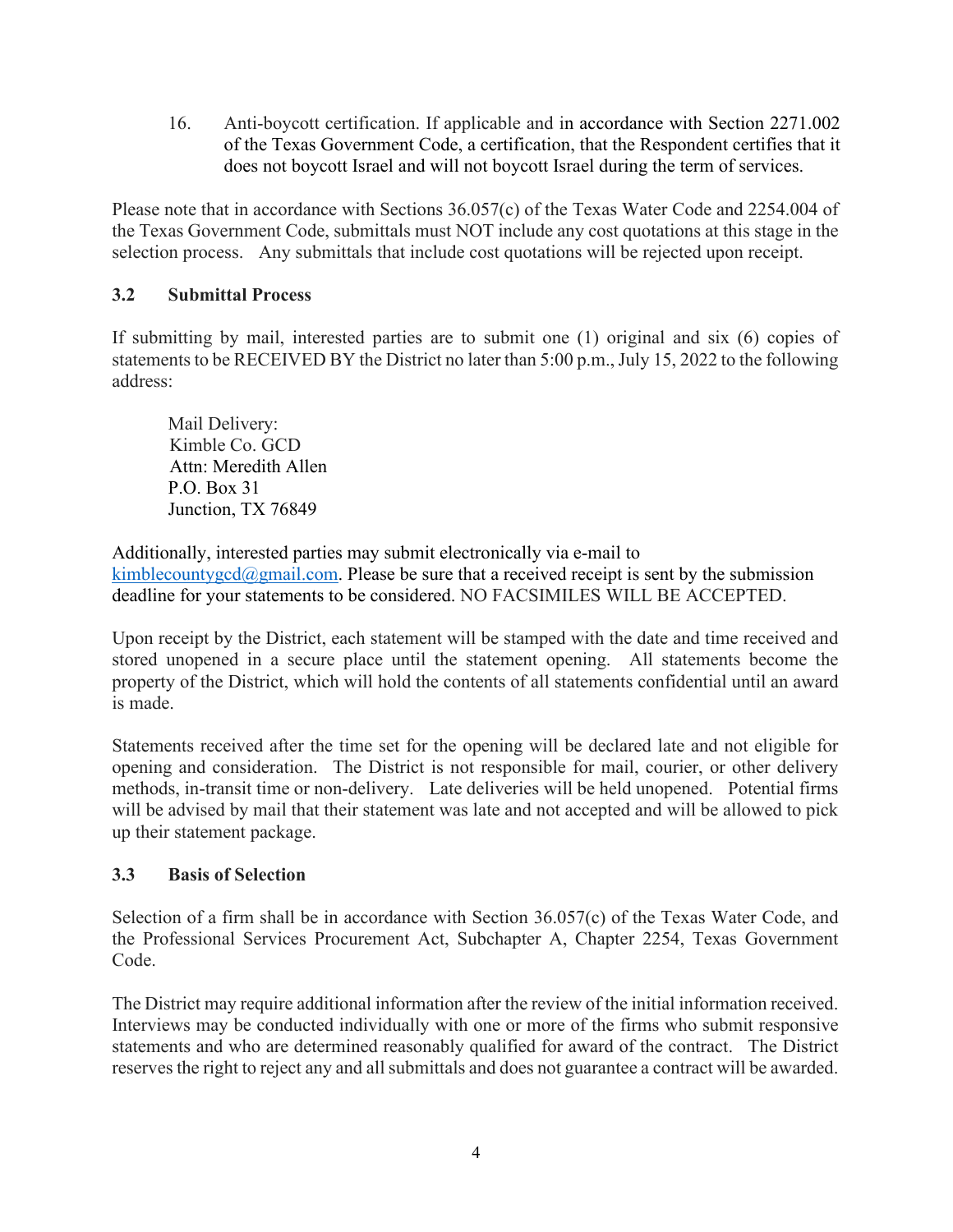All costs associated with the preparation of the statements of qualifications, site visits, presentations, and any other costs are the responsibility of the submitting firms.

## **3.4 Evaluation Methodology**

1. Criteria for Evaluation

The District will determine, in its sole discretion, the Respondent or Respondents best qualified to perform the required services, based on, but not limited to a consideration of the following criteria (percent listed at the end of each item lists the importance of the evaluation criteria):

- a. Responsiveness. Responsiveness of the Statement of Qualifications in clearly stating the firm's practice areas and services, and in meeting the requirements of the RFQ for hydrogeological consulting services (20%).
- b. Experience/Ability. The extent of the firm's previous experience and success working with groundwater districts, and the firm's knowledge of and/or experience and skill with aquifer systems in Texas (special interest in the major and minor aquifers of County), groundwater modeling, permitting, rulemaking, joint planning, management zone creation, groundwater recharge studies, groundwater availability studies, and water quality studies. Such experience may also include assessment of the firm's outcomes for particular matters handled by the firm (30%).
- c. Qualifications. Qualifications of the firm to provide the District with prompt, responsive consulting services, including firm location, appropriate support staffing as needed; firm research capability and other resources; and demonstrated history of competence in consulting services specific to the management of groundwater resources (25%).
- d. References. Information obtained by the District from the firm's provided references and other clients (25%).
- 2. Acceptance of Evaluation Methodology

By submitting a Response to this RFQ, the Respondent: (a) acknowledges and accepts the evaluation process; and (b) understands that the determination of the most qualified Respondent will require the exercise of subjective judgment by the County.

## **3.5 Contract**

The Respondent shall be selected by the District on the basis of demonstrated competence and qualifications to perform the services, as herein provided. After the Respondent is selected by the District, the Parties will endeavor to enter into a contract for services in the manner provided by law, including Chapter 2254 of the Texas Government Code. That contract shall: (a) define